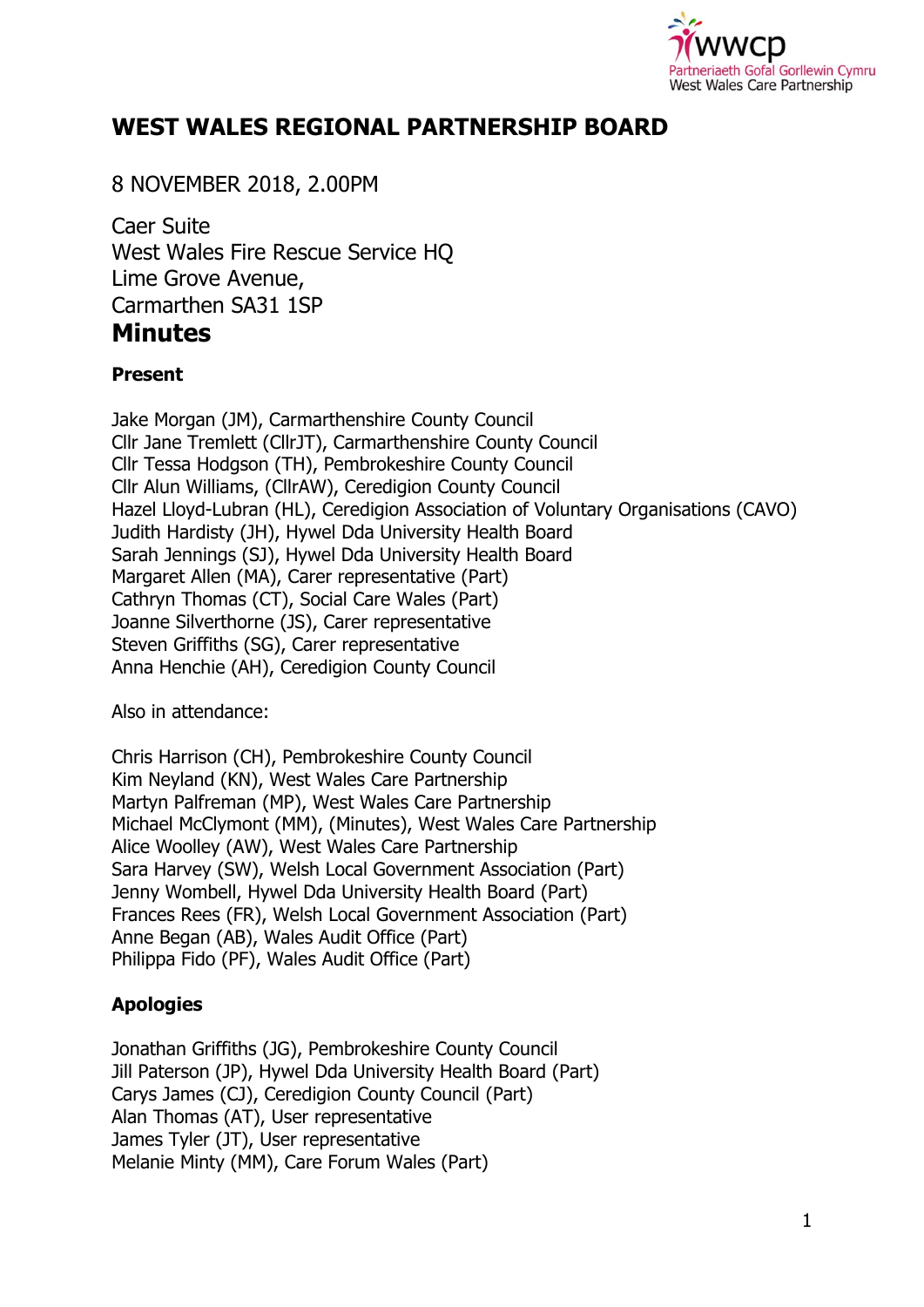## **1. Welcome and introductions**

The Chair welcomed attendees to the meeting. Round table introductions followed. JH shared the news that the Transforming Mental Health team at Hywel Dda University Health Board, was given the award for 'Psychiatric Team of the Year: Outstanding commitment to sustainable service development', at the annual Royal College of Psychiatrists (RCPsych) Awards on 7 November 2018 in London. The Chair congratulated everyone involved in Hywel Dda UHB on behalf of the RPB.

## **2. Apologies**

Apologies were noted.

## **3. Minutes of previous meeting held on 7 June 2018 and Matters Arising**

The minutes were approved as an accurate record of the previous meeting. Matters arising:

Item 5: Amendments to Partnership Regulations under Part 9 of the Social Services and Wellbeing (Wales) Act: Welsh Government Consultation

MP confirmed that a formal consultation response had been submitted on behalf of the RPB which reflected discussion at the previous meeting. Key points in the response included:

- Continued concerns over the deliverability and benefits of physical pooled funds and the associated risks of cross-subsidy. MJP advised that conversations with Welsh Government on this matter were ongoing and that the RPB would continue to be updated as these progressed
- Support for housing representation on the RPB but concern that the requirement for 2 RSLs to be represented in terms of proportionality and potential conflict of interest
- Support for the extension of the deadline for the production of annual reports from March to June, were welcomed.
- Support for the idea of Joint commissioning strategies, which would enable better deployment of resources across the region and help to promote the delivery of services through the medium of Welsh

MP further advised that the response had also requested (1) inclusion in the amended regulations of a refreshed definition of the role of the RPB in the light of A Healthier Wales and the increased pressure for formalised links with PSBs and (2) clarification of the RPB's role in relation to operational delivery of Integrated Family Support Services (IFSS).

### Item 9: Rotation of RPB meetings

MP reported that, following discussion at the previous meeting, options for holding meetings centrally within the region (for example in the vicinity of Narberth) had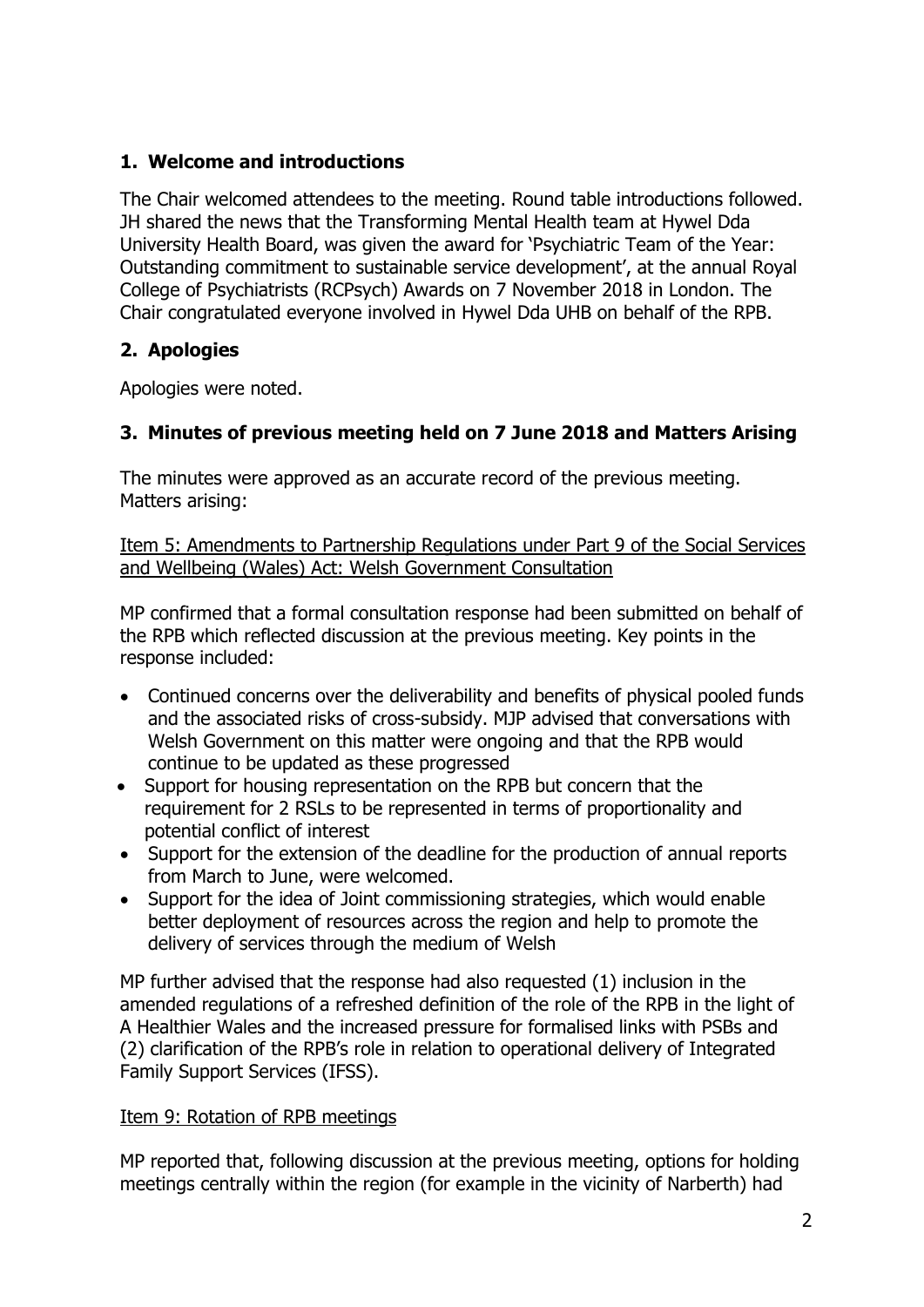been explored but were not recommended due to cost. CllrAW suggested rotating the meetings around the region with venues provided by local authorities. This was agreed in principle and the Regional Collaboration Unit was tasked with developing a proposal on this basis for consideration at the next meeting. **ACTION: MP**

#### Letter from the Future Generations commissioner for Wales and children's Commissioner for Wales

A response to the recent correspondence from the Commissioners had been submitted and a copy was included with the papers. MP advised that conversations with PSBs were progressing and that the transformation proposals provided a number of opportunities for increased joint working over the coming period.

## **4. Feedback from Ministerial meeting with RPB Chairs 25 October 2018.**

MP shared that he and CllrJT had attended the latest in a series of regular meetings between RPB chairs and the Minister for Children, Older People and Social Care on 25 October. The Minister had emphasised the important role of RPBs and had mentioned the need for a rebalancing of regional programmes to ensure appropriate focus on children's services. He had indicated his intention to ring-fence a significant element of the additional £30 million earmarked for RPBs in 2019-20 to support the integration and transformation of children's services, particularly for children on the edge of care, through appropriate therapeutic interventions. The Minister had briefly mentioned his continued desire to see physical pooled funds in place for care homes and other services. Later in the meeting officials had presented the recent consultation exercise on the draft strategy on loneliness and isolation to which MP suggested the RPB might want to submit a response. A link to the strategy would be sent for members to access the document. **ACTION: MP**

### **5. A Healthier West Wales Transformation Proposal**

MP provided a presentation updating the RPB on progress in developing a regional bid for funding through the national Transformation Fund announced in A Healthier Wales. The proposed bid set out a radical plan for change over the next 2 years and:

- Reflected the findings of the Parliamentary Review and the core aims of  $A$ Healthier Wales
- Adopted a through age-approach and the three stage preventative pathway contained within the Area Plan
- Built on a number of initiatives already being taken forward within the region
- Included programmes that were scalable across the region and, potentially, **Wales**
- Contained 4 strategic priorities: Improving lives through technology; Supporting change together; Strengthening our integrated localities; Connecting people, kind communities
- Included 8 programmes in support of the priorities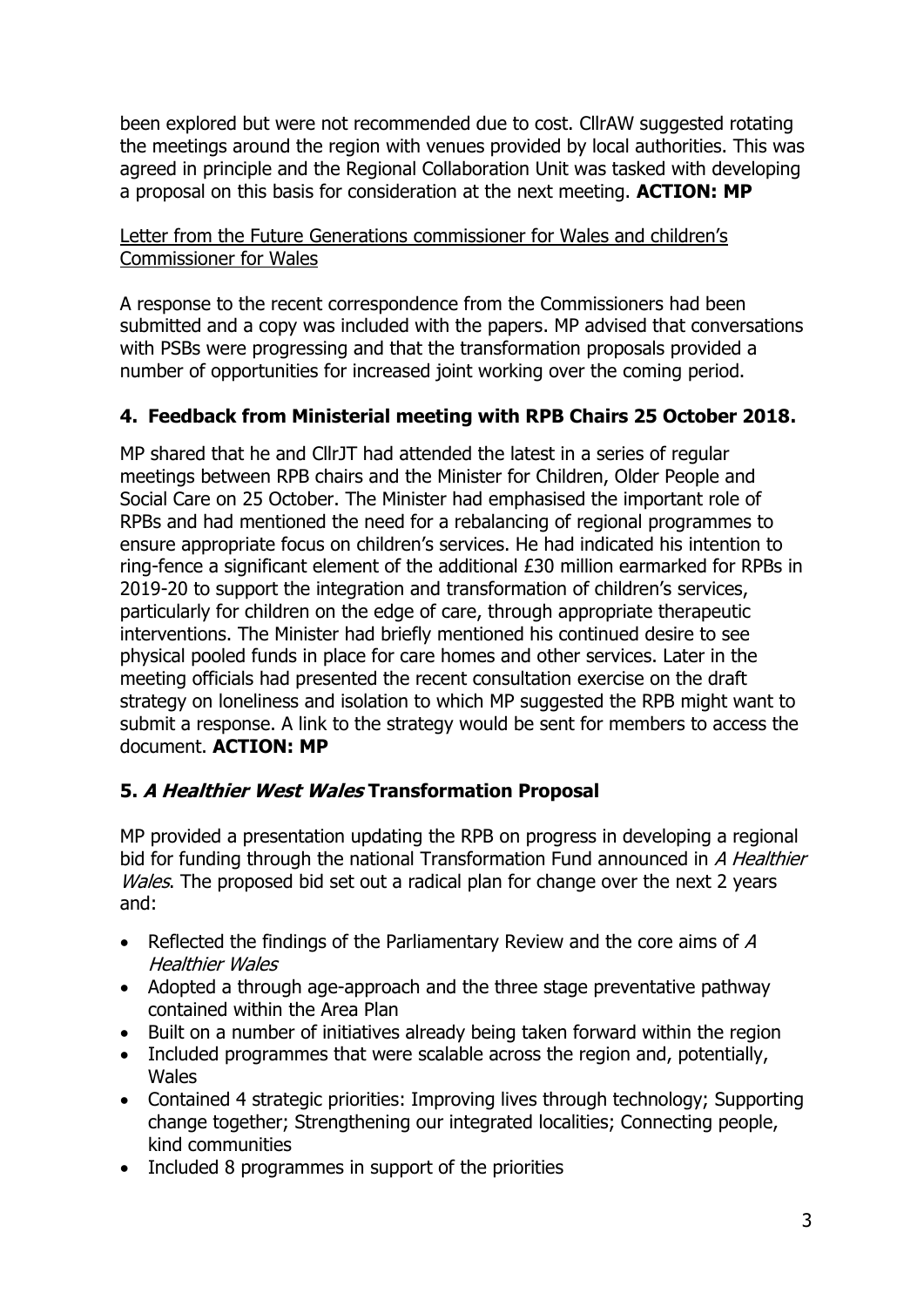Members welcomed the proposals and a number of comments were made.

It was suggested that the proposed shared digital platform should draw on the experience of similar initiatives taken forward in different parts of England.

CT welcomed the proposals around workforce and referenced the work being undertaken by Social Care Wales (SCW) and Health Education Improvement Wales (HEIW) on the development of a national workforce strategy and supporting leadership programmes. She agreed to share details of the West Wales proposals and seek to facilitate joint working as appropriate **ACTION: CT**

MA asked for greater emphasis on carers in the proposals. CllrJT reaffirmed this, with reference to the importance attached to carers by the Minister. Assurance was given that many of the programmes would impact directly on carers, for example workforce development which would look to benefit informal carers alongside professionals, citizen engagement which would allow carers' voices to be heard and give them an opportunity to help shape services and social value aspects of the programme that would seek to empower carers further and help them develop bespoke user-led services.

The emphasis on technology was welcomed and several members expressed interest in the proactive model of technology-enabled care proposal. It was agreed to circulate further details about the model in place in Bilbao and to arrange for a fuller presentation at a future meeting. **ACTION: MP**

CllrAW suggested it might be helpful to explore models developed by the Innovate Trust in Cardiff that was using technology to support people with disabilities.

Following discussion, MP advised that comments from the RPB would be taken into account and the proposal finalised prior to submission to Welsh Government at the end of November.

#### **6. Autism Spectrum Disorders: National update and Implementation of Integrated Autism Service in West Wales**

CllrJT welcomed Sara Harvey (SH), National Strategic Lead for Autism, Jenny Wombell (JW), Team Leader for the West Wales Integrated Autism Service and Frances Rees (FR), Regional Autism Development Officer South West Wales, for this item.

SH thanked the board for the opportunity to discuss national developments in relation to autism and progress with establishing the Integrated Autism Service (IAS) in West Wales. She described the work of the national ASD Development Team within the Welsh Local Government Association and a range of initiatives being taken forward to raise awareness and support people with autism and their families. She referred to the Private Members' Autism (Wales) Bill currently being scrutinised by the National Assembly's Health, Social Care and Sports Committee which also focused on awareness raising and understanding the needs of people with autism.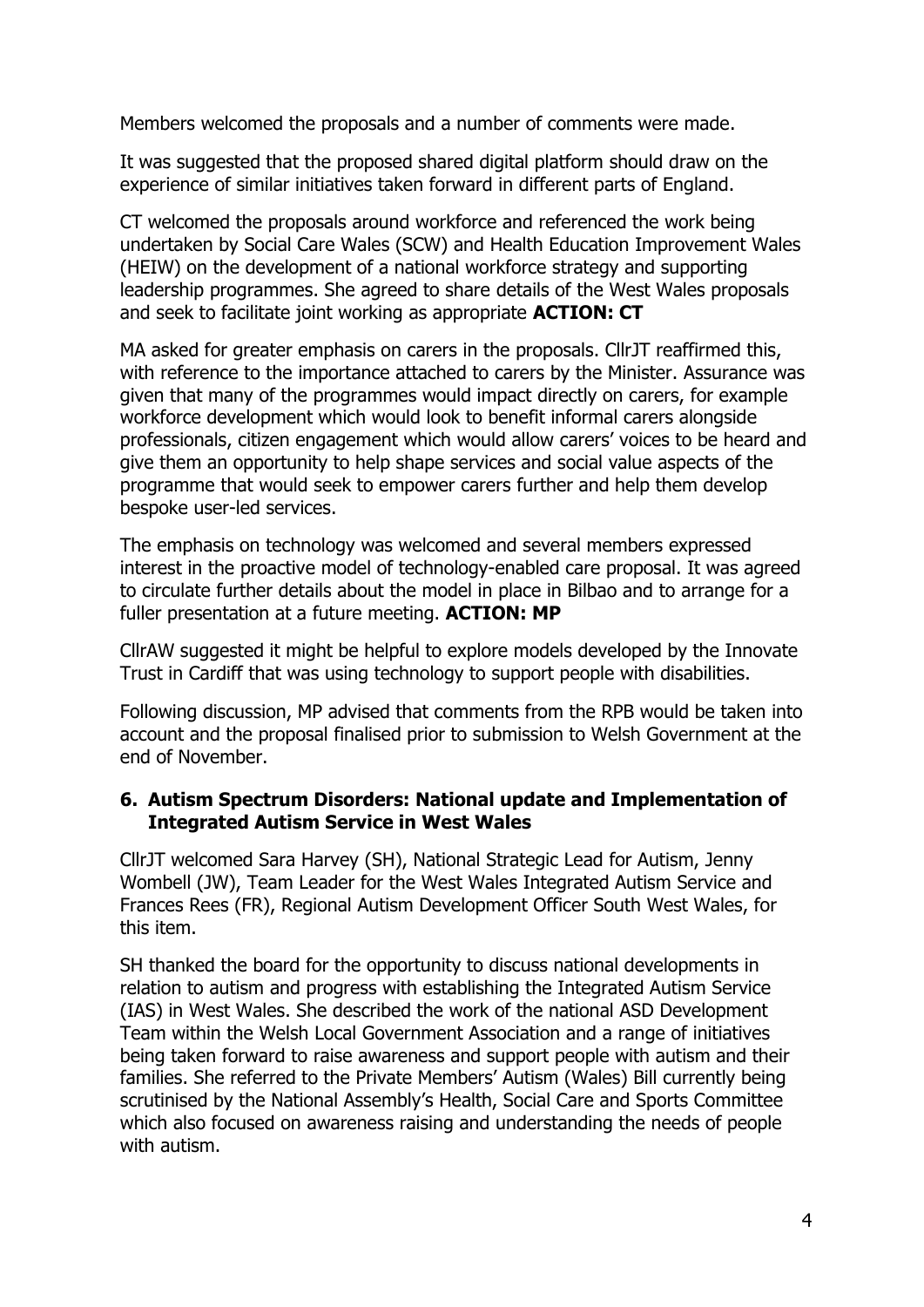The concept of a regional Autism Champion to support the work of the national team was shared. The value of such a role was acknowledged and JS was nominated to take on this role. This nomination was agreed. A suggested early priority for JS was to engage with the ASD Awareness initiative being progressed in Milford Haven. **ACTION: JS**

JW provided an overview of progress in relation to the establishment of the Integrated Autism Service (IAS) in West Wales. Recruitment to remaining posts was ongoing, with core team members in place and the aspiration was for others be in post by the end of the financial year. A revised ASD pathway had been developed and was being assessed across the three counties. An engagement event for families would take place shortly to provide information on the role of the IAS. SH recommended that as implementation progressed, note should be taken of the findings from an independent review of IAS already in place in Wales undertaken by People and Work Unit (Duncan Holtam) and that West Wales fully engage in a supplementary exercise commissioned to evaluate implementation in West Wales and Western Bay.

MP raised the issue of sustainability of the service beyond the guaranteed period of funding through ICF which would come to an end in March 2020. It was agreed that core budgets would need to be adjusted to ensure sustainability of the service beyond that date.

A further key risk was finding suitable accommodation for the team; this was being progressed within HDUHB as an urgent priority.

### **7. Integrated Care Fund**

### Quarter 2 report

KN provided an overview and the report was noted.

### Wales Audit Office Review – regional findings

Anne Began (AB) and Philippa Fido (PF) were welcomed to the meeting for this item. They provided a recap of the aims of the national review of the ICF and the methodology that had been used in West Wales to gather evidence. A summary of the findings for the region would be incorporated into a national report which would be published in early 2019. The detailed recommendations were intended to inform improvement at a regional level and it was suggested that attention needed to focus on:

- Adopting a more regional approach to using ICF funding and ensure that projects support strategic objectives
- Aligning the use of ICF with other funding (e.g. Transformation, dementia, action plan funding core, etc.) to maximise their impact
- Establishing more effective links with all three Public Service Boards
- Ensuring fair access to ICF for the third sector
- Developing mechanisms for reporting back to individual organisations in a more consistent way